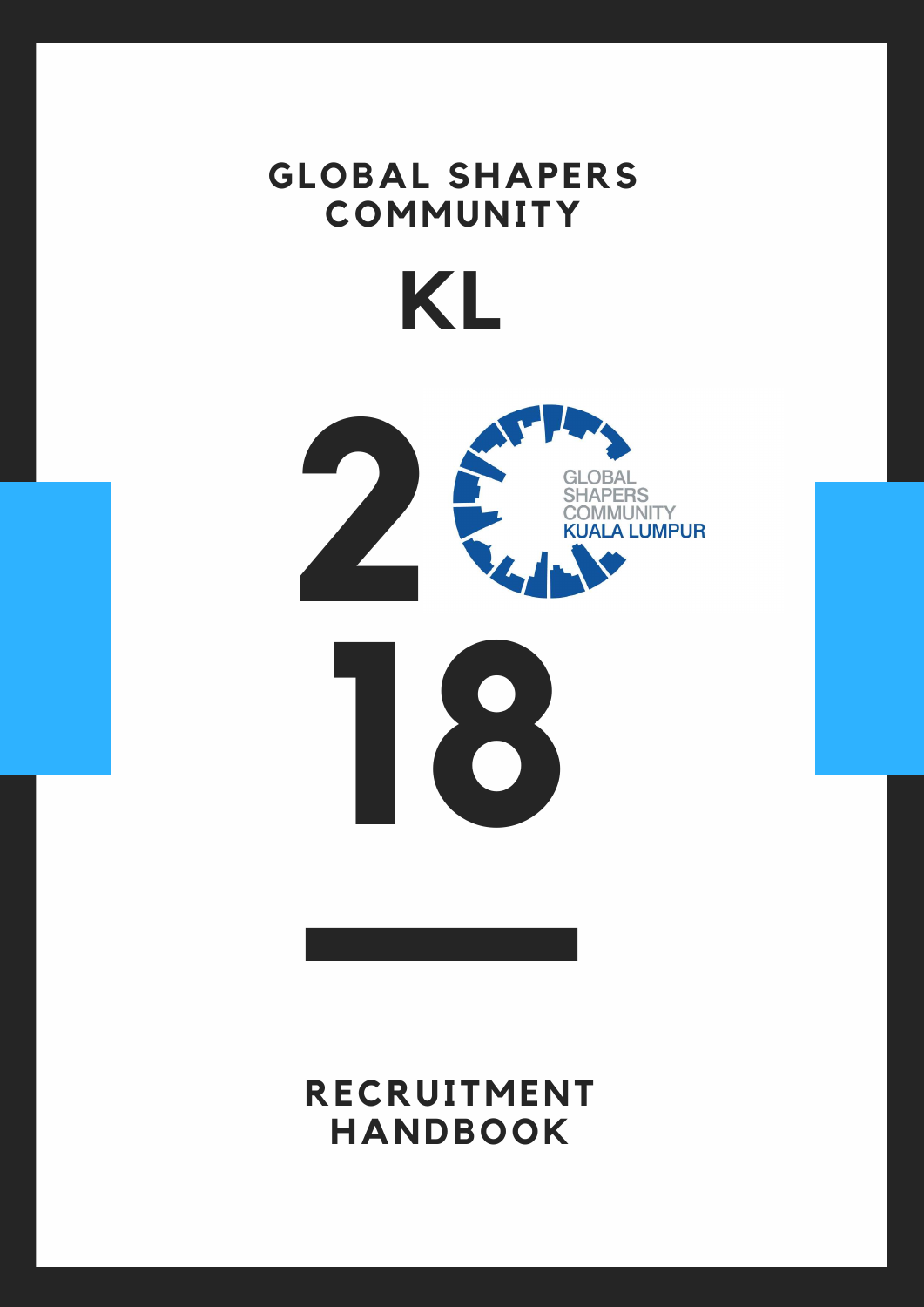# *welcome to GSKL* RECRUT-MENT.

### round1: application

Submit your application form and CV using the online web application form on: www.globalshapers.org.my

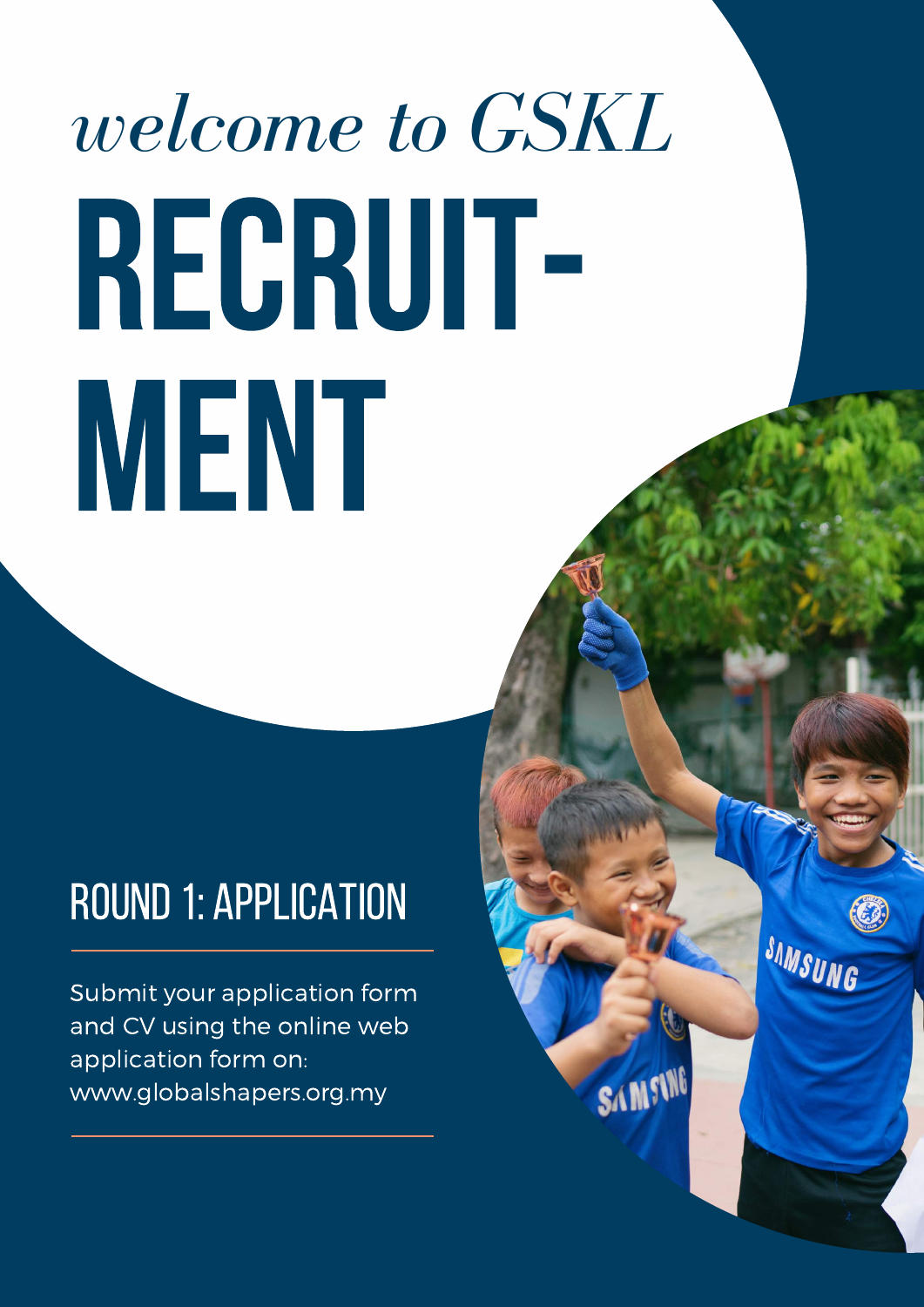

#### VENUE

TIME

**ROUND 2: CONGRATULATIONS! You have been shortlisted for an interview (2.5 MONTHS LATER)**

W I T H OUR EXISTING PANEL OF G L O B A L S H A P E R S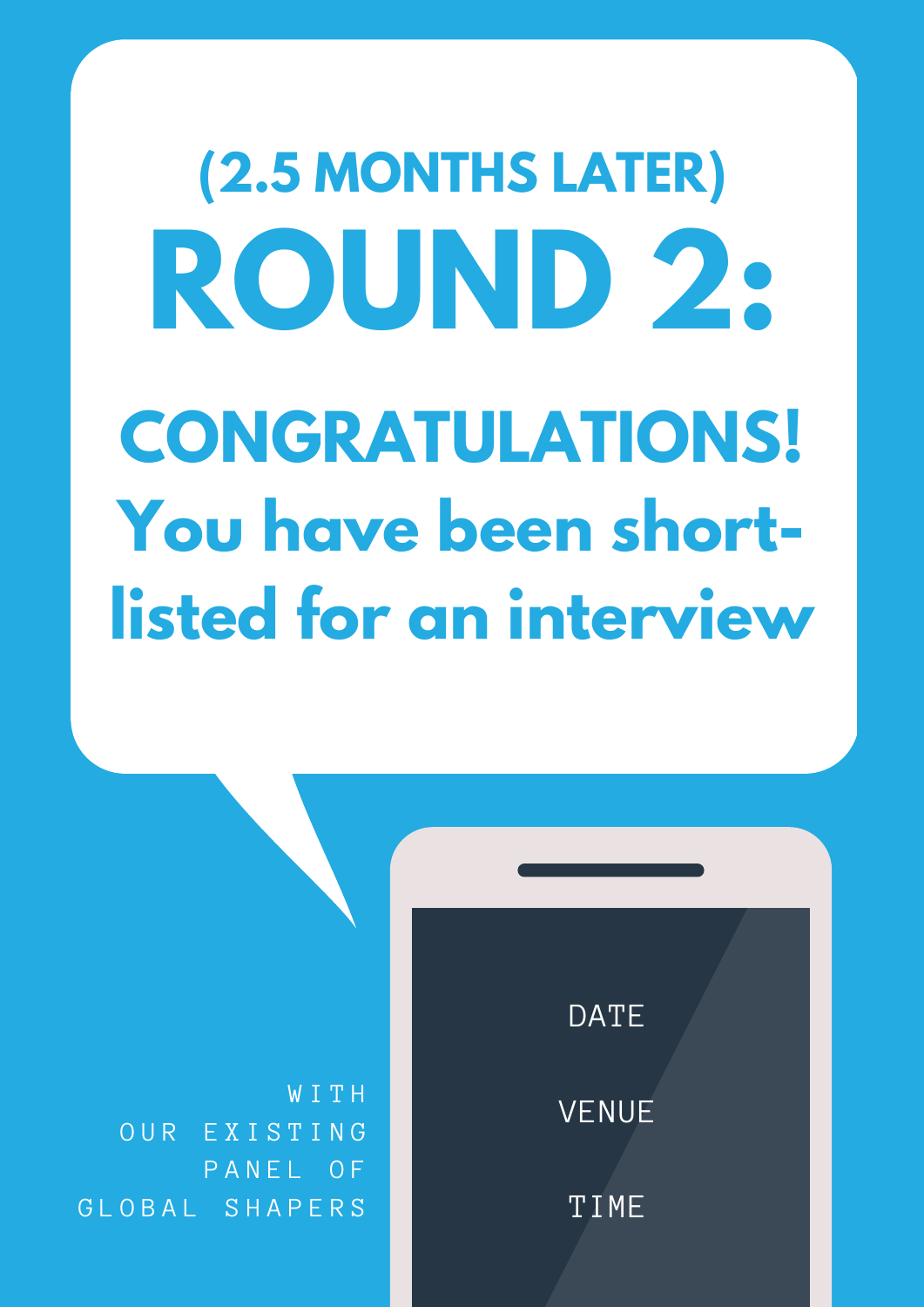#### **INTERVIEW ASSESSMENT**

#### YOU WILL BE SCORED ON THE 6 CRITERIA PILLARS ABOVE

- 
- 



#### **INDUSTRY KNOWLEDGE**



#### **COMMUNICATION**



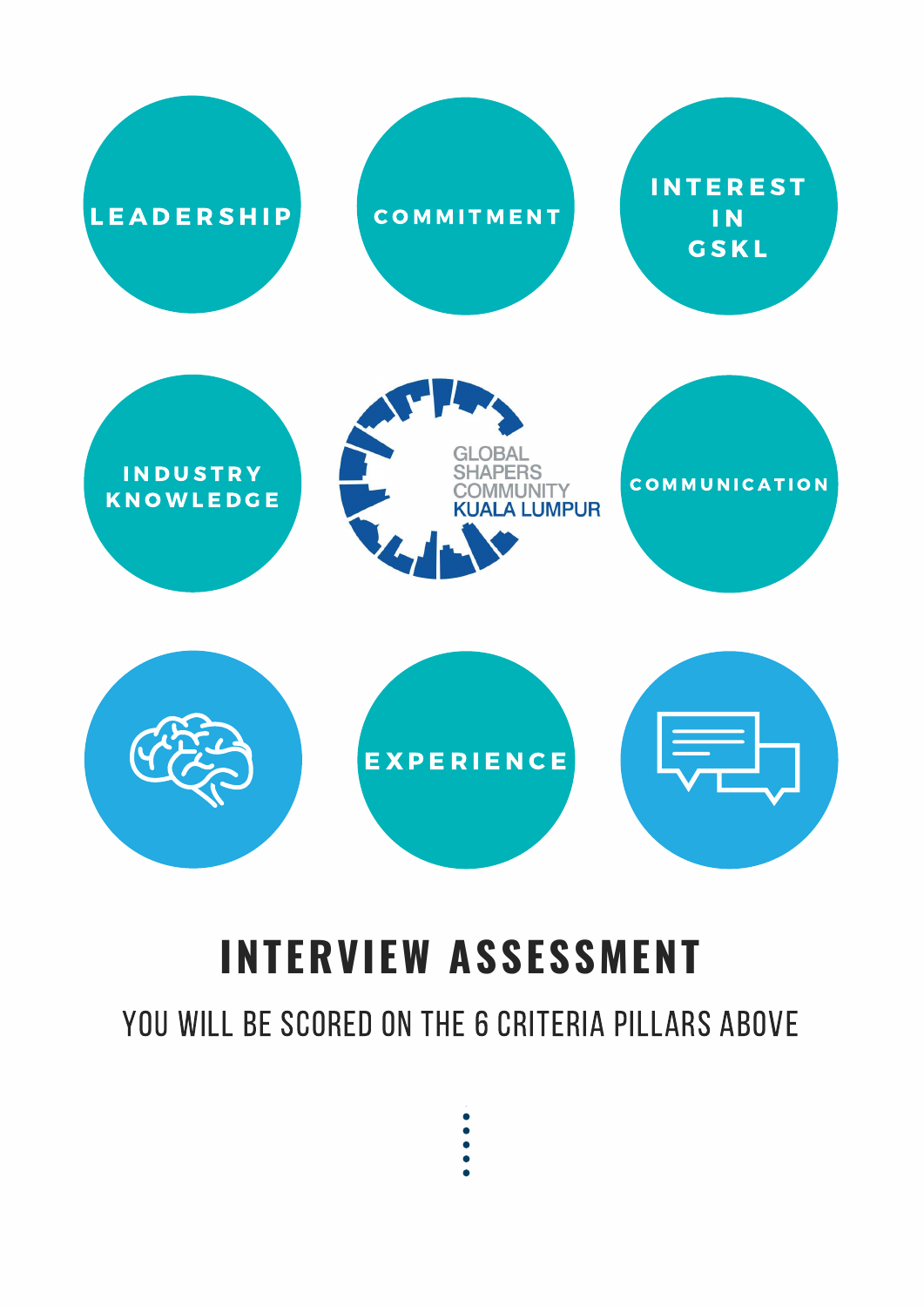#### THIS IS WHERE THE FUN BEGINS!



## **CONGRATULATIONS!**

#### 1 MONTH LATER....

#### YOU HAVE BEEN SHORT-LISTED FOR:

A 3-MONTH IMMERSION TEST



## **ROUND 3**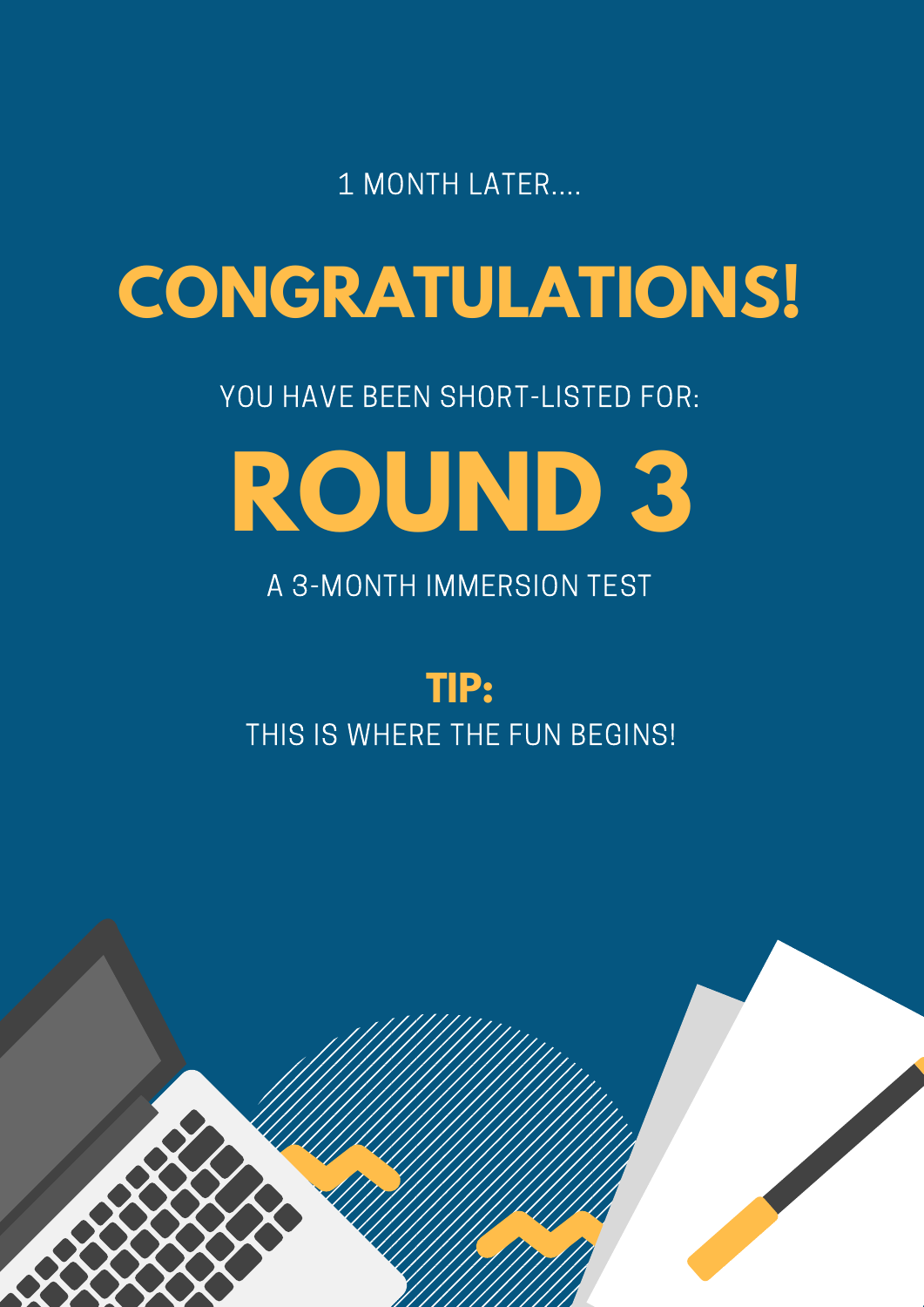## IMMERSION TEST OBJECTIVES

## IMMERSE YOURSELF IN PROJECTS

This helps you familiarise with projects currently being run at the hub

You will have an opportunity to meet and work with the existing shaper community

## EXERCISEYOURSKILLS

The immersion process is a chance to demonstrate your talent, leadership ability and time management skills

1

## KNOW YOUR TEAM



## COMMUNICATE WITH SHAPERS



You will be placed in an immersion team where you will work with assigned immersion team mates

2

## FOREXAMPLE... (SEENEXTPAGE)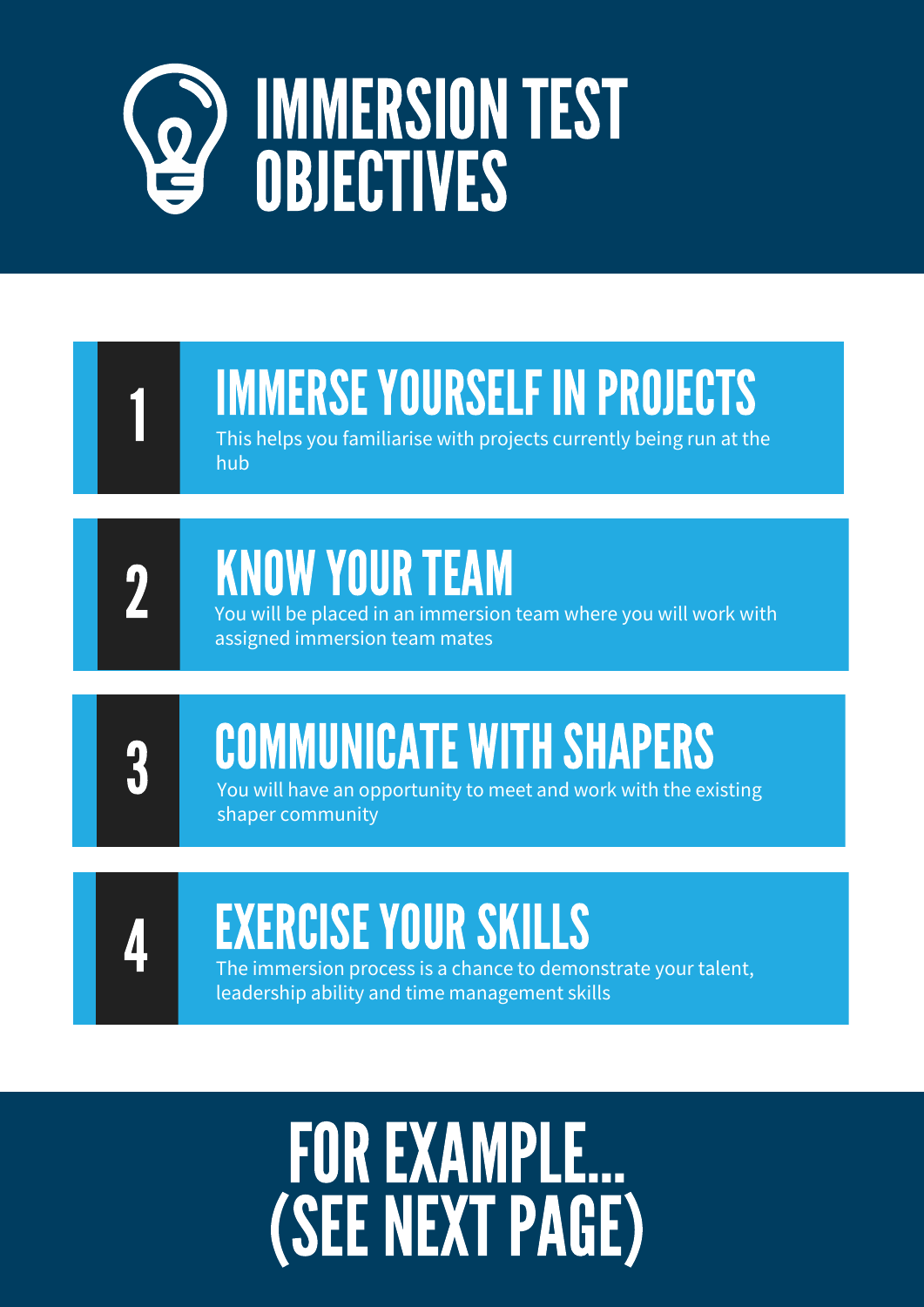

## **PROJECT X**

#### BY IMMERSION SHAPER TEAM 1

#### **INTRODUCTION**

You will be assigned specific roles and responsibilities to this project.

You are to demonstrate your ability to work together as a team and achieve the objective of the project within x amount of time.

Your project leader is an existing shaper who will guide on the steps you have to take to achieve the main objective of this project.



#### **TIMELINE**

You will be designated a timeline to complete your assignment.

During this time the project leader will be guiding on you your roles, responsibilities and action steps.

#### **RESULTS & DISCUSSION**

After 3 months, your efforts put towards this project you will be assessed by your project leader and the official GSKL leadership team comprised of the:

-Curator -Deputy Curator

- -Treasurer -Communications Manager
- -Community Manager



#### **GOALS**

The goals of this project will be clearly presented by the project leader and you will be expected to dedicate your time and efforts towards the project.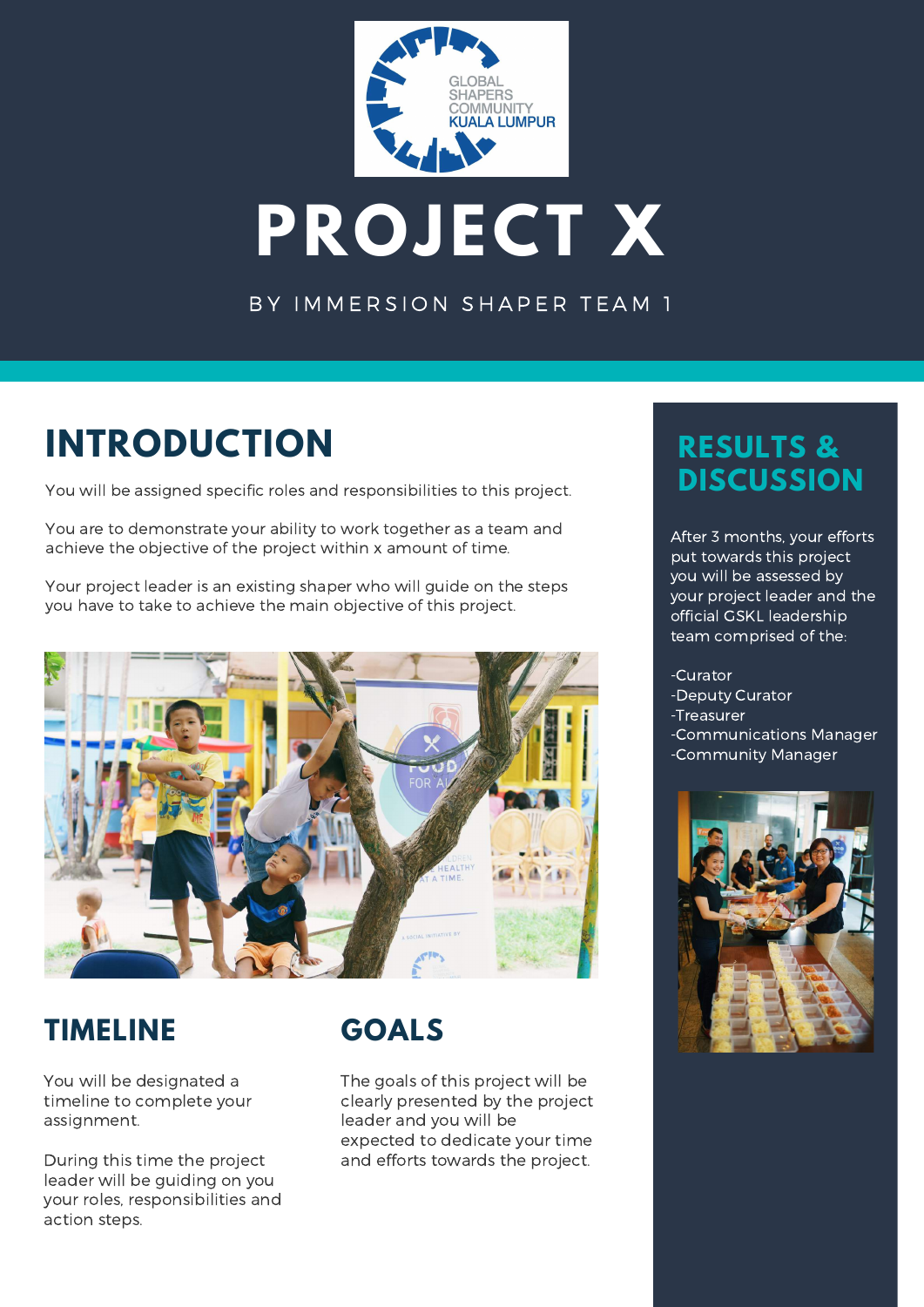## **ROUND 1 - APPLY**

## **ROUND 2 - INTERVIEW**

## **ROUND 3 - IMMERSION TEST**

## **STILL CONFUSED?**